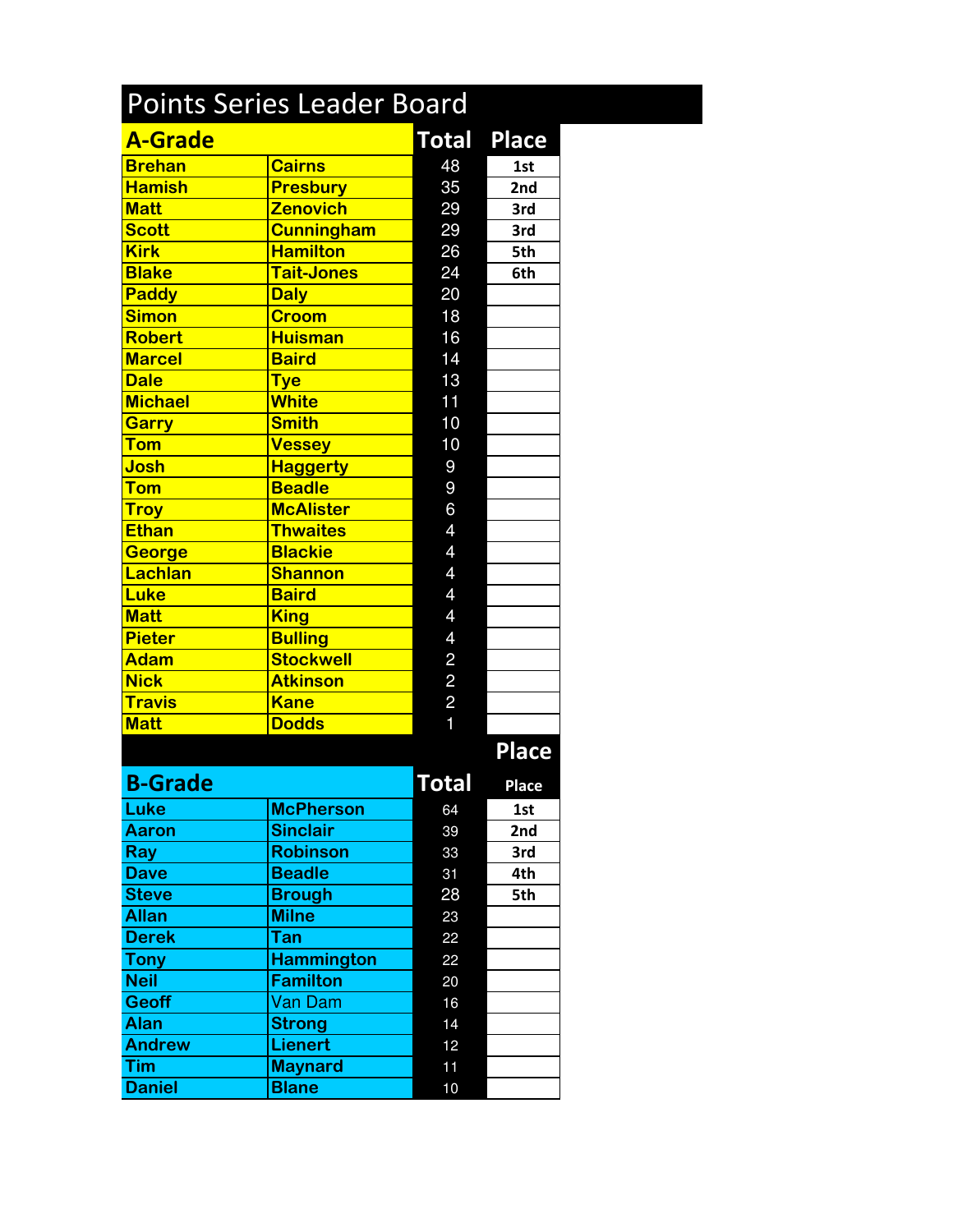| <b>Jason</b>    | <b>Shields</b>             | 10                      |       |
|-----------------|----------------------------|-------------------------|-------|
| <b>Brendan</b>  | <b>Monaghan</b>            | 8                       |       |
| <b>Gabby</b>    | <b>Vermunt</b>             | 8                       |       |
| <b>Mike</b>     | <b>Culling</b>             | 8                       |       |
| <b>Peter</b>    | Leighton                   | 8                       |       |
| Ant             | <b>Leathart</b>            | $\overline{7}$          |       |
| <b>Alistair</b> | <b>Burnett</b>             | 6                       |       |
| <b>Bruce</b>    | <b>Jones</b>               | 6                       |       |
| <b>Dave</b>     | <b>Watkins</b>             | 6                       |       |
| <b>Jamie</b>    | <b>Culling</b>             | 6                       |       |
| <b>Kylie</b>    | Young                      | 6                       |       |
| <b>Mark</b>     | <b>Blackler</b>            | 6                       |       |
| <b>Neil</b>     | <b>Jamieson</b>            | 6                       |       |
| <b>Tony</b>     | <b>Goodall</b>             | 6                       |       |
| <b>Brett</b>    | <b>Harris</b>              | $\overline{4}$          |       |
| Laura           | <b>Thompson</b>            | $\overline{4}$          |       |
| Logan           | <b>Havanaar</b>            | $\overline{4}$          |       |
| <b>Rikki</b>    | <b>Griffin</b>             | $\overline{4}$          |       |
| <b>Stu</b>      | <b>McDonald</b>            | 3                       |       |
| Lee             | <b>Morton</b>              | $\overline{c}$          |       |
| <b>Matt</b>     | <b>Vermunt</b>             | $\overline{c}$          |       |
|                 |                            |                         | Place |
| <b>C-Grade</b>  |                            | <b>Total</b>            |       |
|                 |                            |                         |       |
| <b>Max</b>      | Anderson                   | 54                      | 1st   |
| <b>Dave</b>     |                            | 39                      | 2nd   |
| Garry           | Simpson<br><b>Steadman</b> | 30                      | 3rd   |
|                 | <b>Perkins</b>             | 30                      | 3rd   |
| Garry<br>Erin   | Criglington                | 28                      | 4th   |
| Vaughan         | <b>Edie</b>                | 25                      | 5th   |
| Colin           | <b>Horton</b>              | 24                      |       |
| <b>Tony</b>     | Raggett                    | 22                      |       |
| Sam             | <b>Kopae</b>               | 18                      |       |
| <b>Waine</b>    | <b>Harding</b>             | 17                      |       |
| Georgia         | Timpany                    | 16                      |       |
| <b>Mike</b>     | Cooper                     | 15                      |       |
| <b>Shirleen</b> | Rollo                      | 14                      |       |
| Amy             | <b>Marshall</b>            | 14                      |       |
| Daryl           | <b>Haggerty</b>            | 13                      |       |
| <b>Jamie</b>    | Cunningham                 | 10                      |       |
| <b>Mark</b>     | Day                        | 8                       |       |
| John            | <b>Kissell</b>             | 7                       |       |
| Doug            | <b>Bath</b>                | $\overline{\mathbf{7}}$ |       |
| Wayne           | <b>Murchland</b>           | $6\phantom{a}$          |       |
| <b>Shelley</b>  | Findlater                  | 6                       |       |
| Robin           | King                       | 6                       |       |
| <b>Martin</b>   | Lohrey                     | 6                       |       |